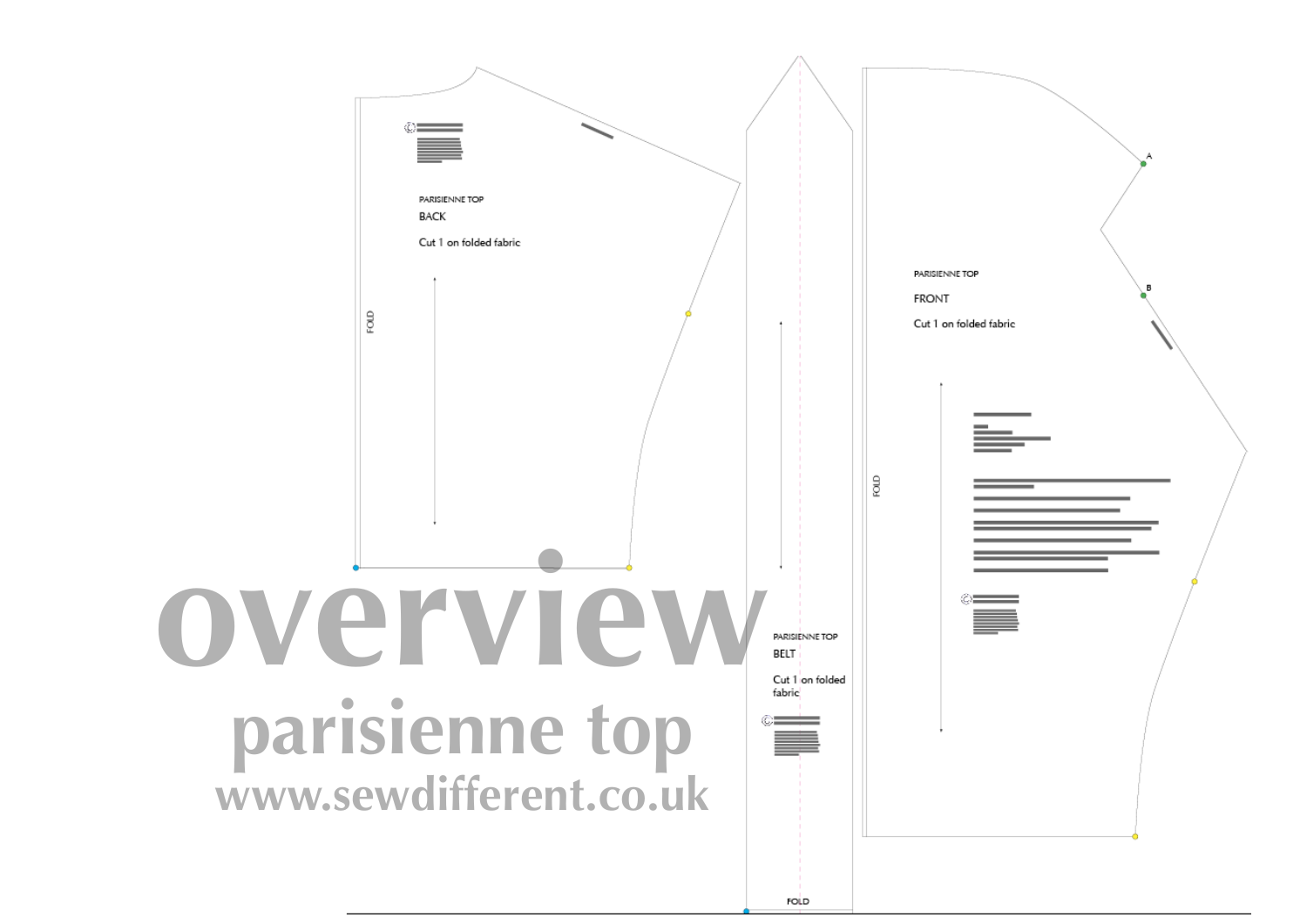

While this pattern and tutorial are free and the originator is happy for them to be distributed and used by third parties, they must ALWAYS be linked and accredited to the website www.sewdifferent.co.uk and never pasted into an independent website without permission.

### PARISIENNE TOP

BACK

Cut 1 on folded fabric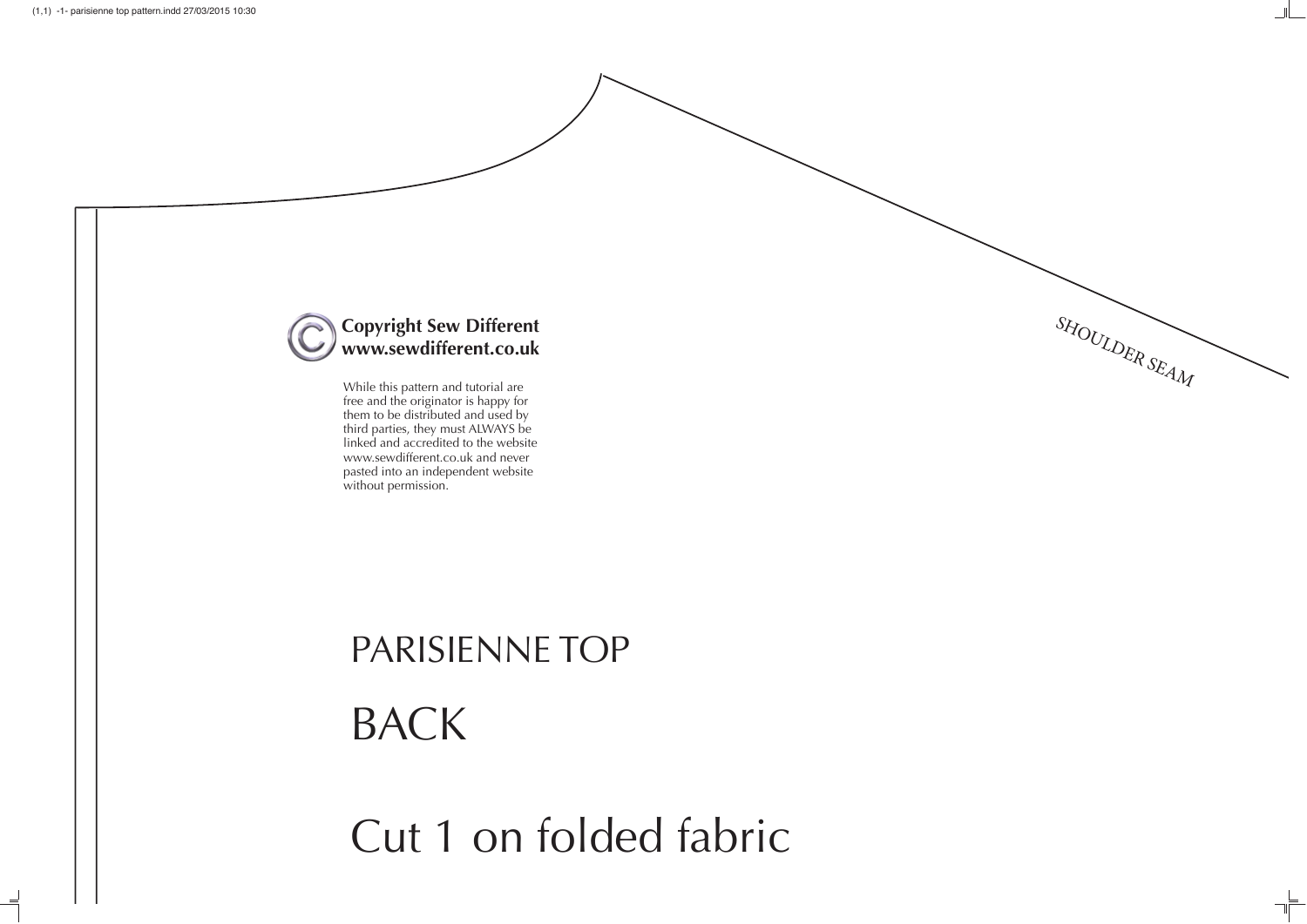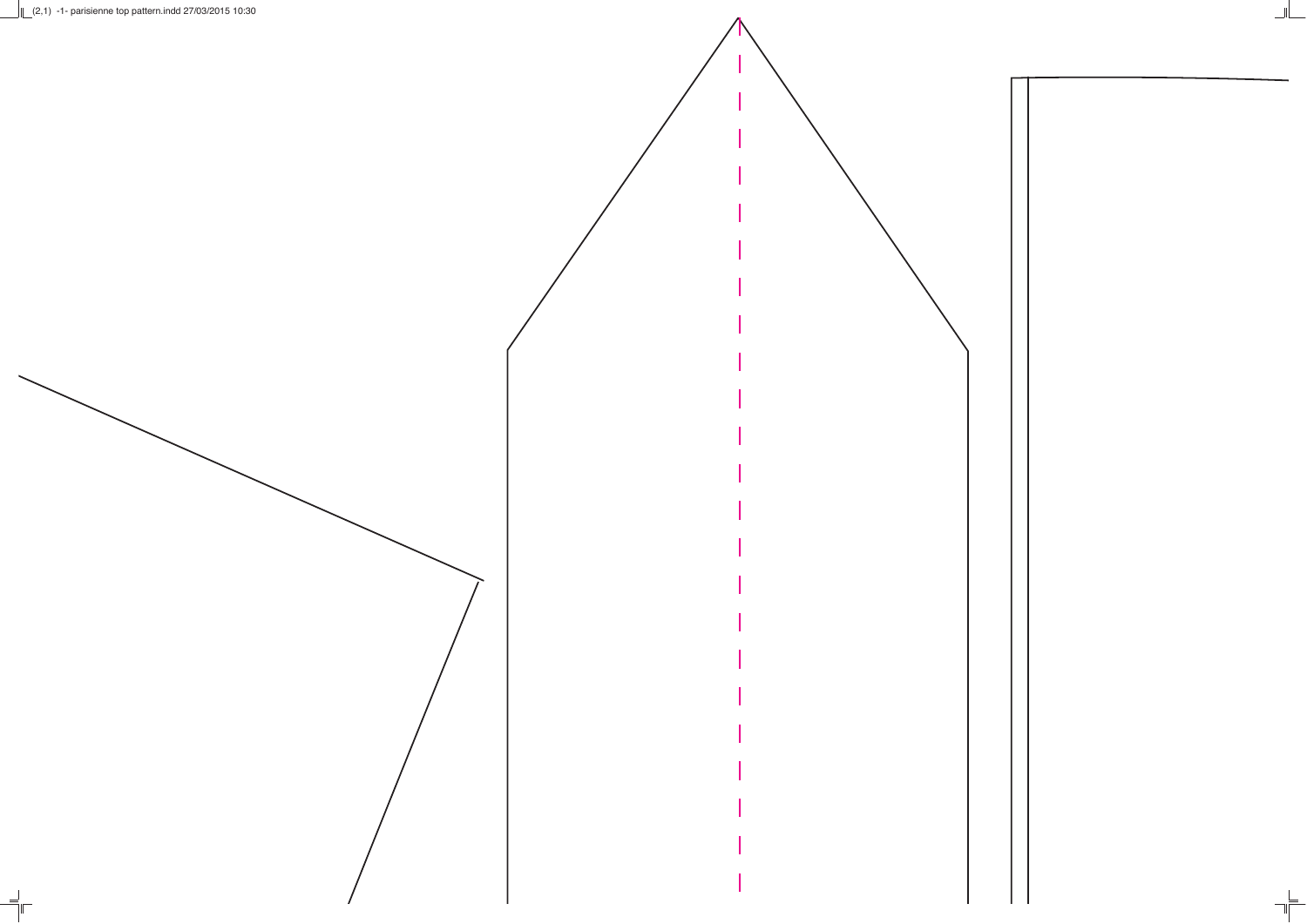$\|$  (3,1) -1- parisienne top pattern.indd 27/03/2015 10:30

A

 $\mathbb{R}$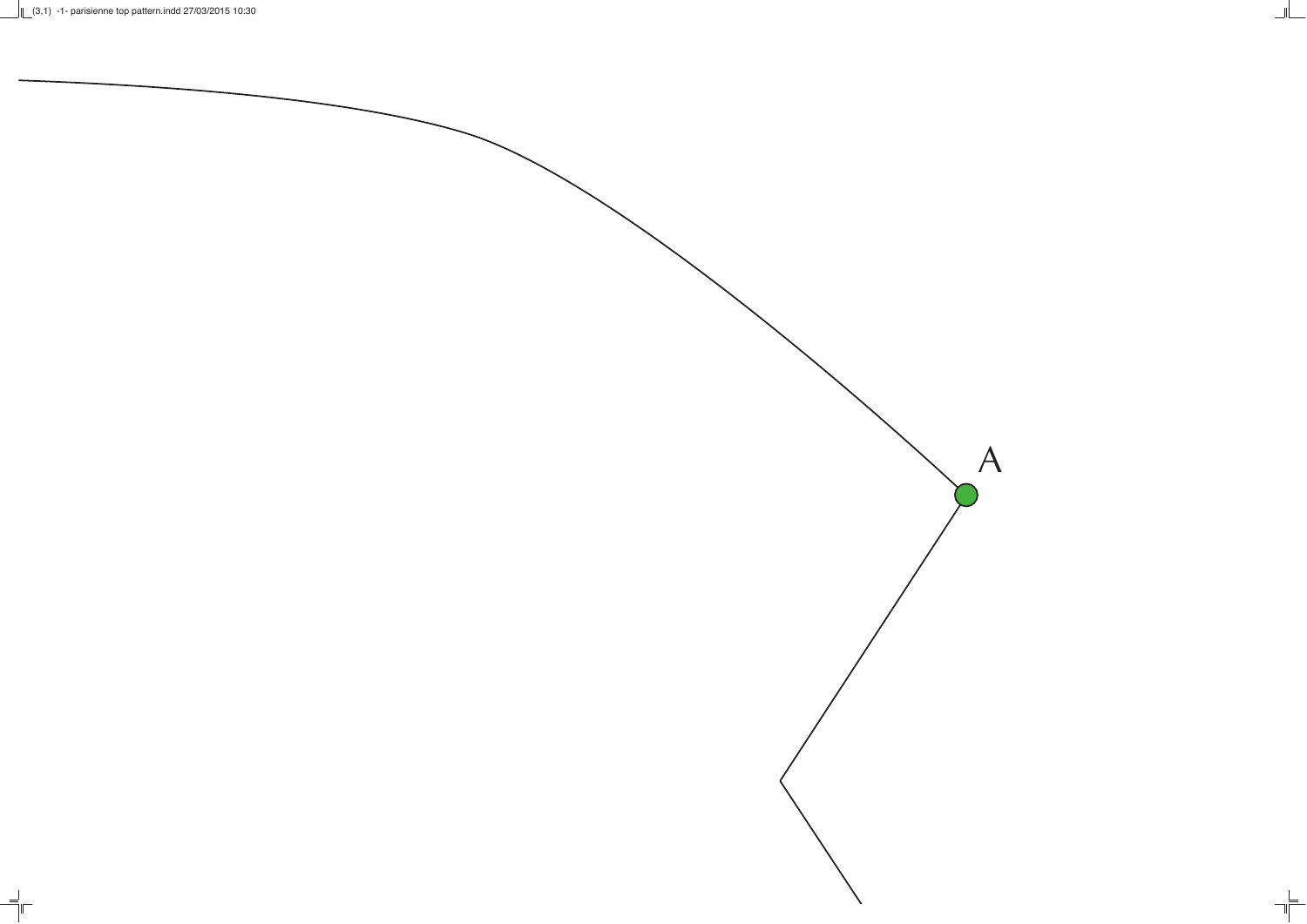$||(4,1)$  -1- parisienne top pattern.indd 27/03/2015 10:30

 $\frac{-1}{\sqrt{2}}$ 

 $\models$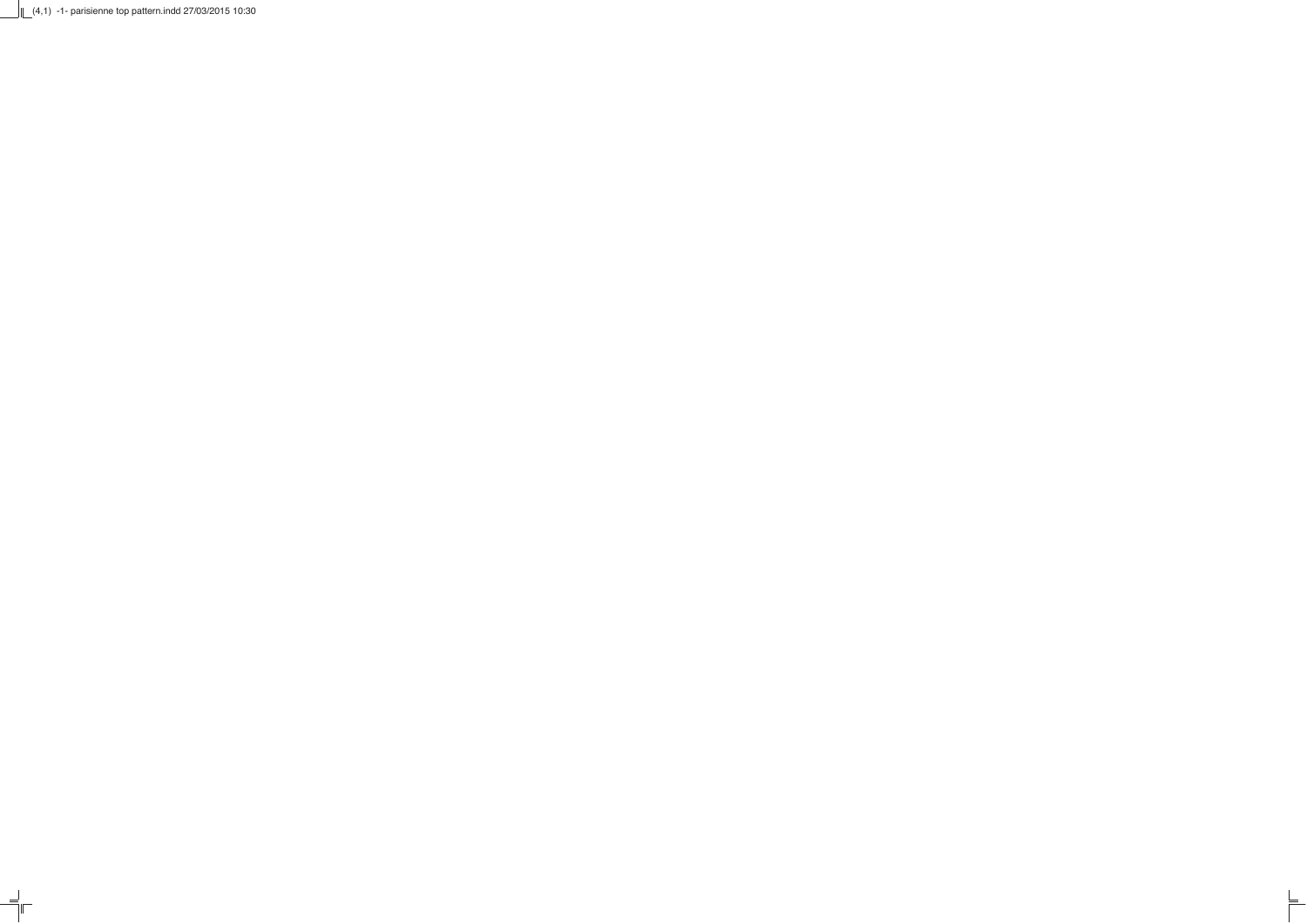$\frac{\Delta \mathbf{r}}{\Delta \mathbf{r}} = \frac{1}{\Delta \mathbf{r}} \frac{\Delta \mathbf{r}}{\Delta \mathbf{r}}$ 

 $\frac{1}{\sqrt{2}}$ 

 $\overline{\phantom{a}}$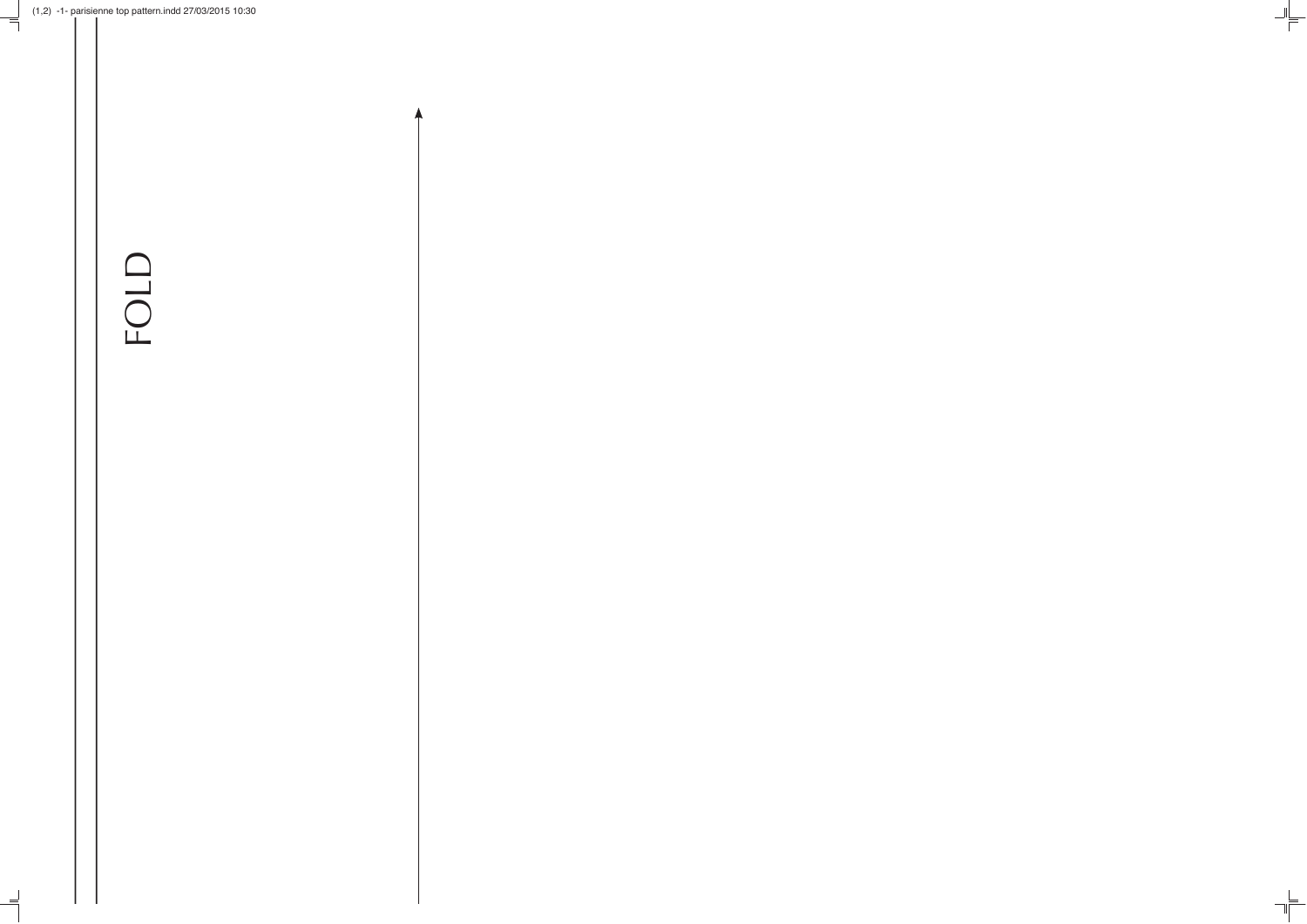

PA R FR Cu

—"⊨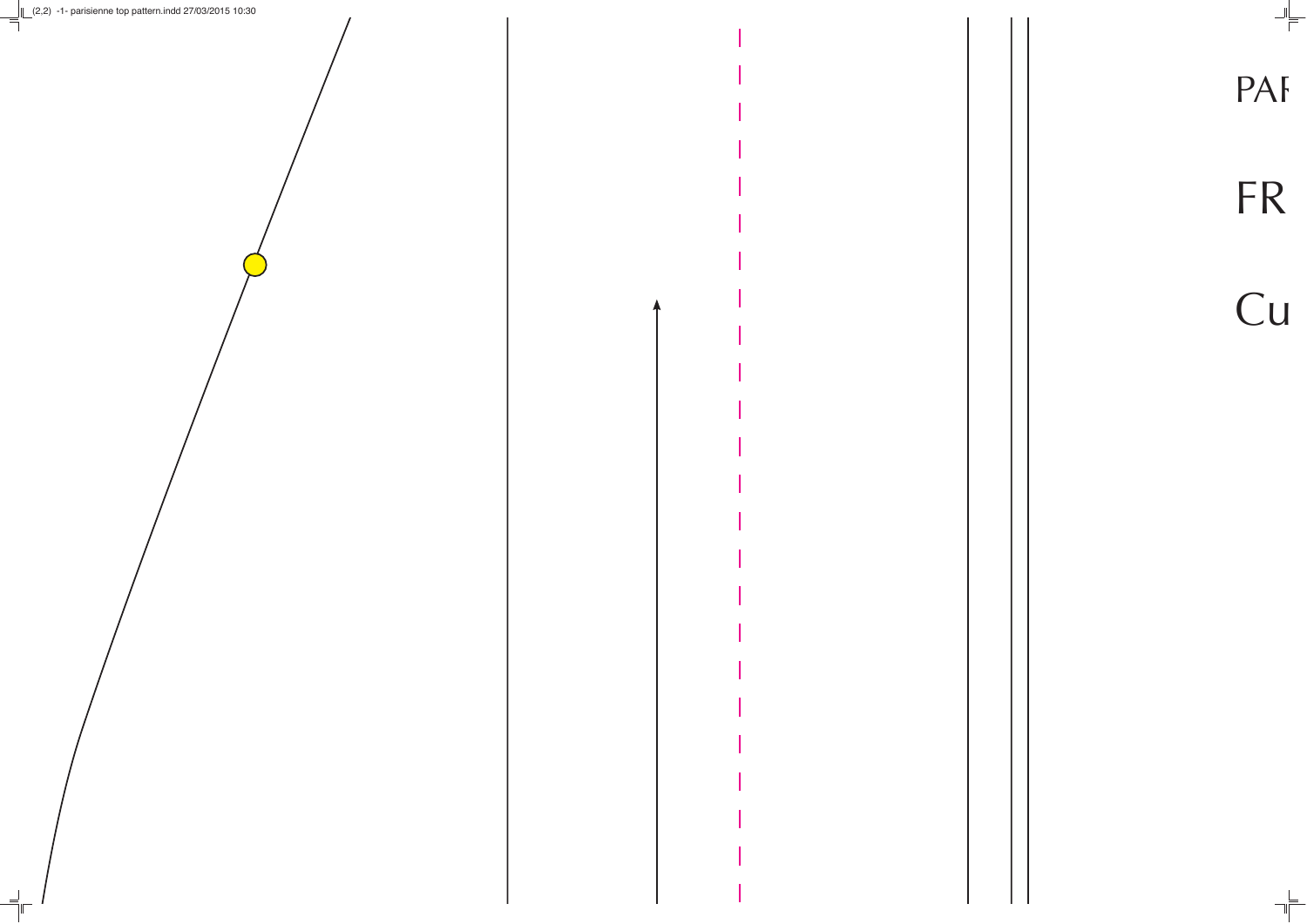### RISIENNE TOP

## ONT

ut 1 on folded fabric

#### **TO PRINT THIS PATTERN:**

**PRINT In Page Handling: Page scaling - Tile large pages Tile scale - 100% Overlap - 0**

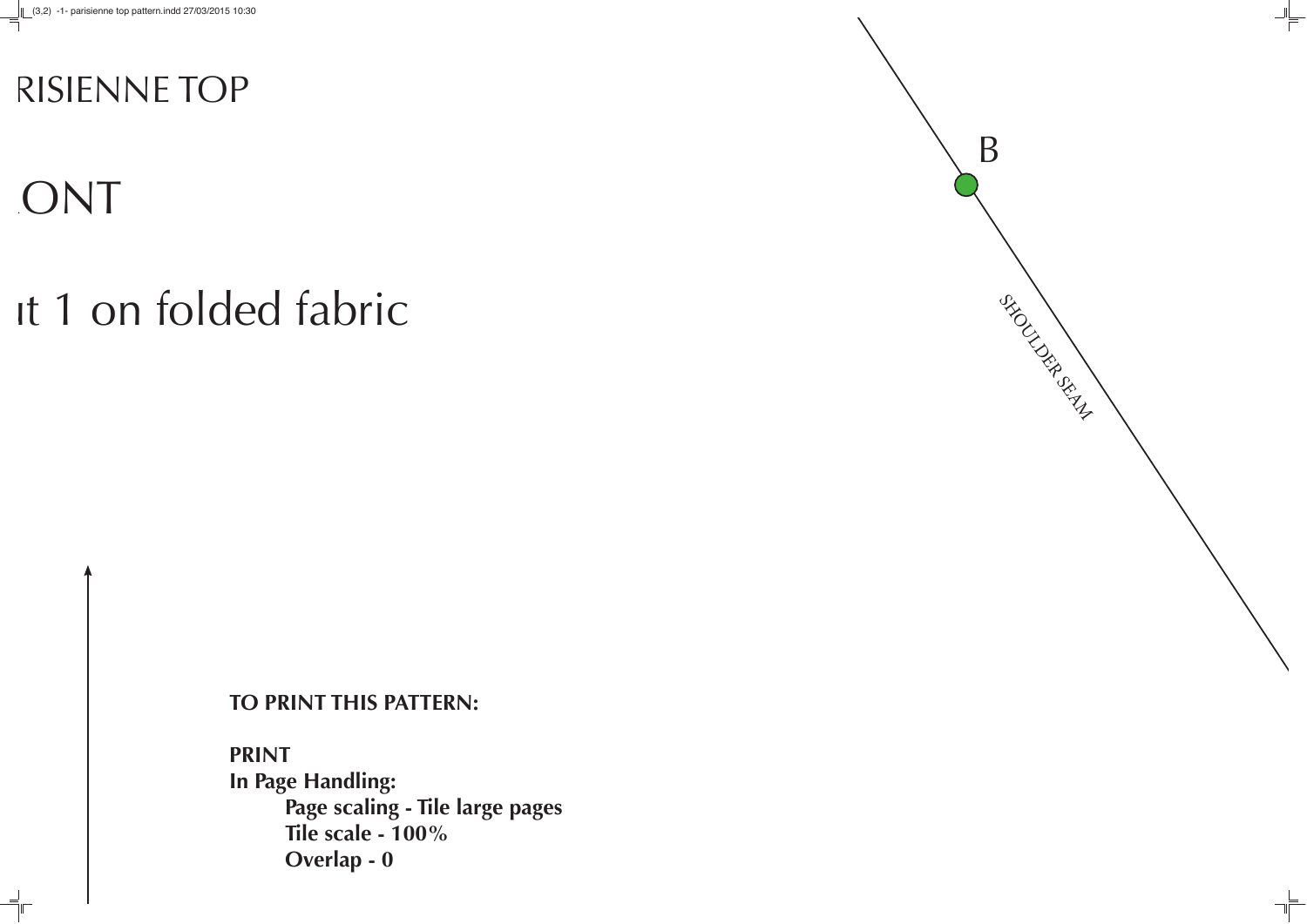

F

 $\models$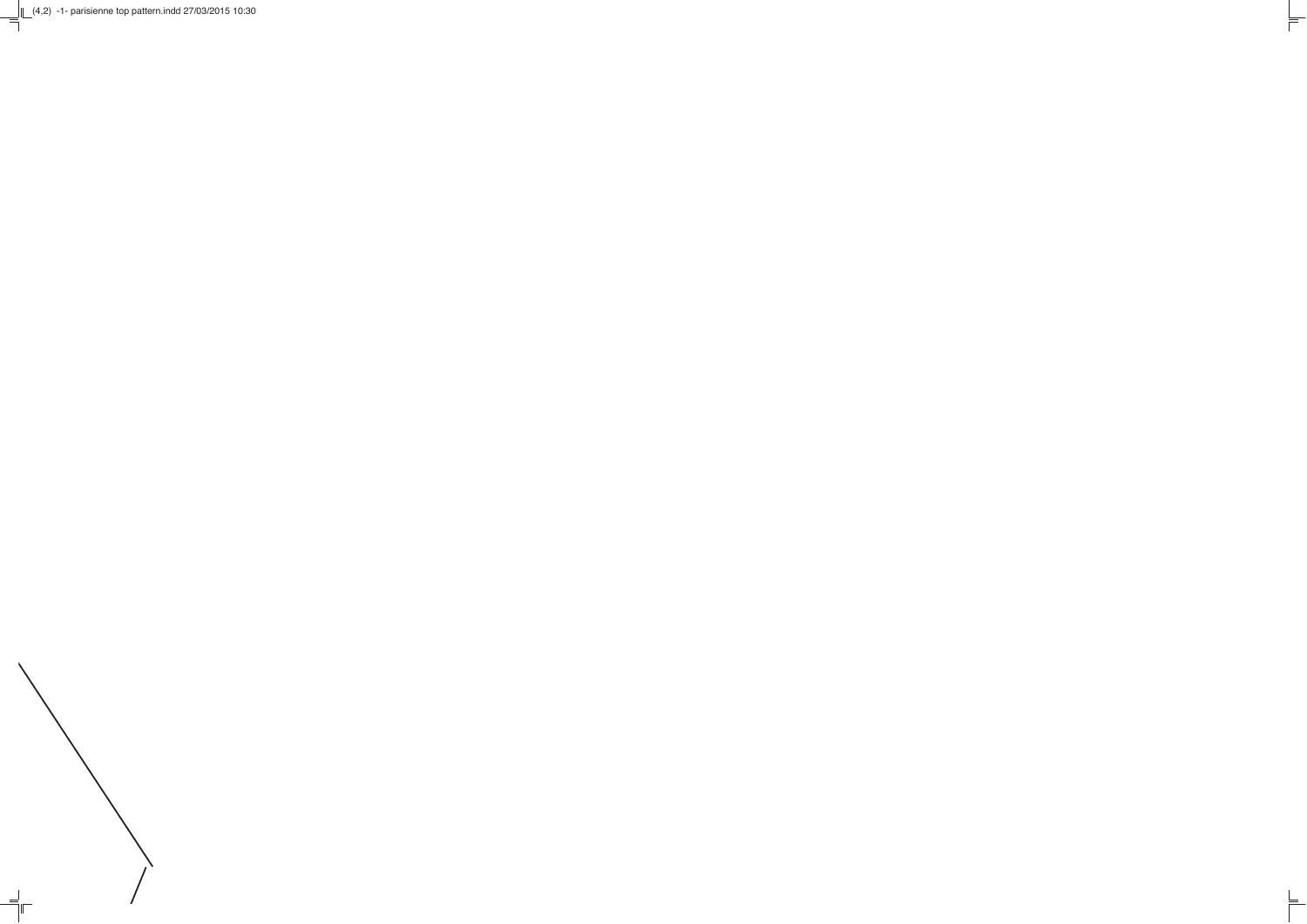す

 $\frac{1}{\sqrt{2}}$ 

ᅫ

ור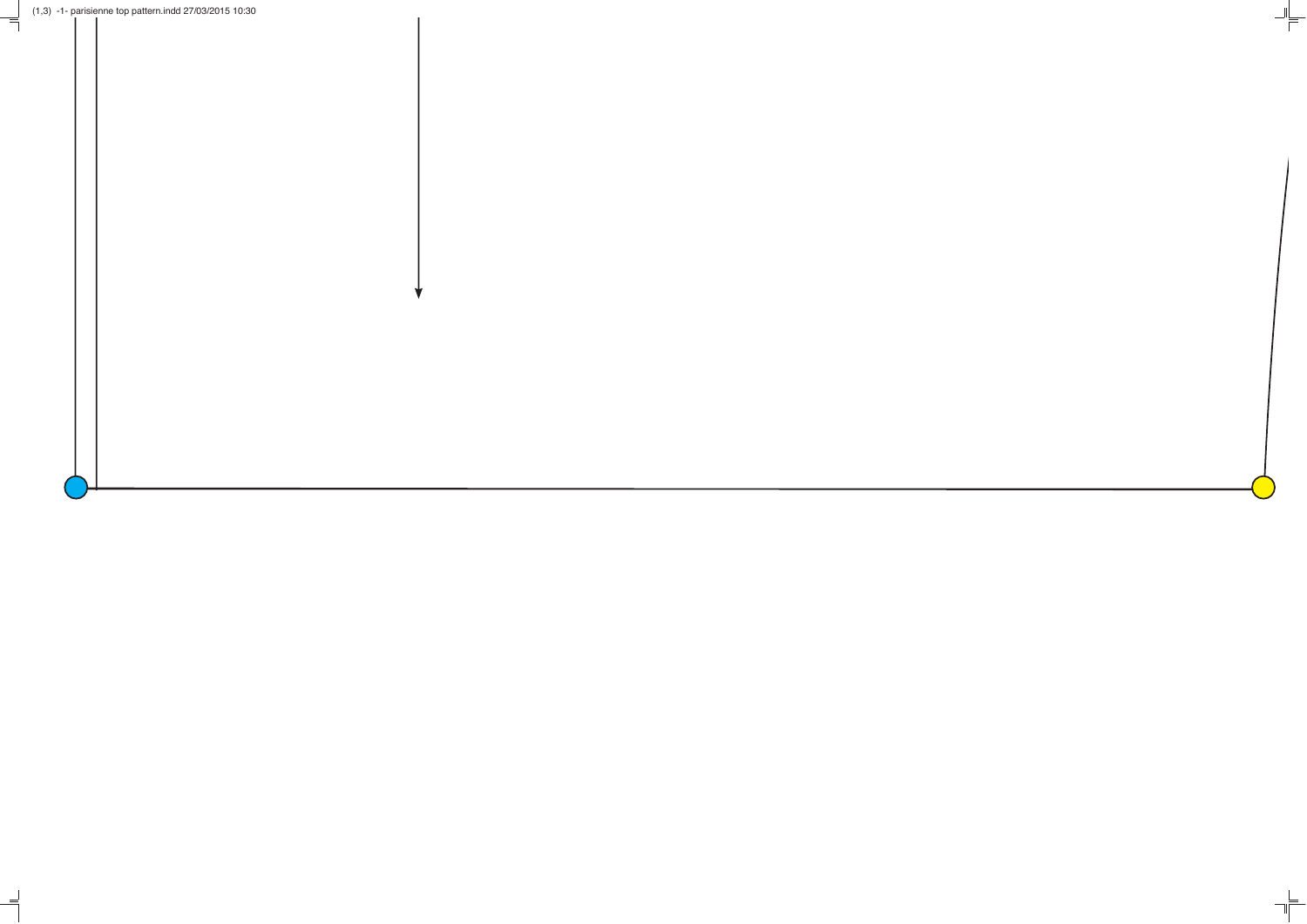# FOLD

# PARISIENNE TOP

## BELT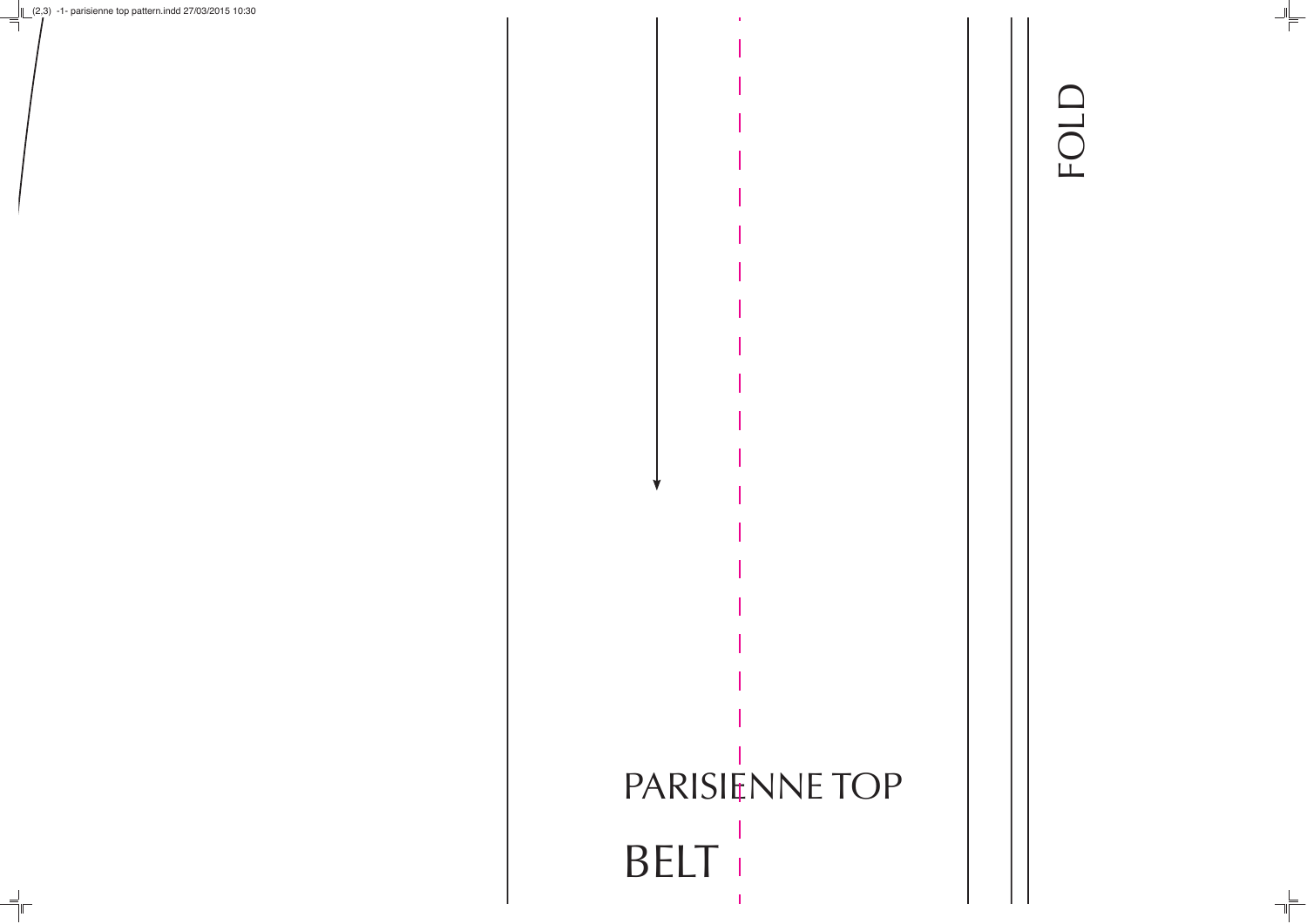FRONT - with wrong sides together, fold green dot A onto green dot B on each side to form the cowl neck - pin in place

With right sides together stitch BACK to FRONT along the shoulder seam

Gather the bottom of the BACK between red dots until it is ?cm long

Fold BELT in half lengthway along pink dashed line and sew onto itself with right side together leaving a 5cm gap at the centre - turn back on itself through gap and iron.

Attach BELT to BACK right sides together matching the central green dots

With wrong sides ttogether sew BACK to FRONT under arms between the yellow dots ensuring the the belt stays on the inside of garment as you sew

Hem bottom of FRONT and arm holes with a tiny double fold.

#### **Copyright Sew Different www.sewdifferent.co.uk**

While this pattern and tutorial are free and the originator is happy for them to be distributed and used by third parties, they must ALWAYS be linked and accredited to the website www.sewdifferent.co.uk and never pasted into an independent website without permission.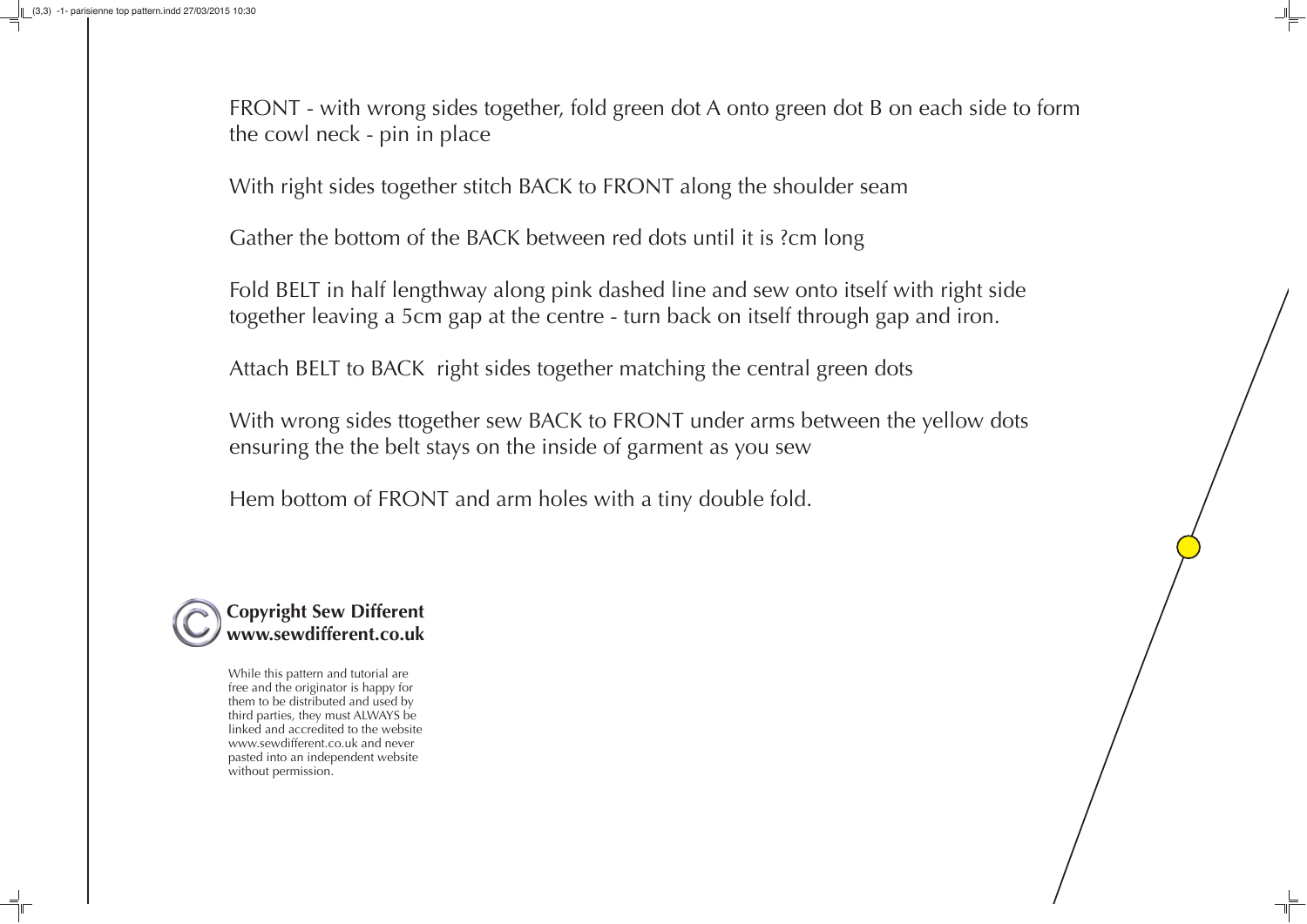$\int_{\lvert\lvert(4,3)\rvert}$  -1- parisienne top pattern.indd 27/03/2015 10:30

 $=$ 

 $\frac{1}{\sqrt{2}}$ 

 $\models$ 

 $\models$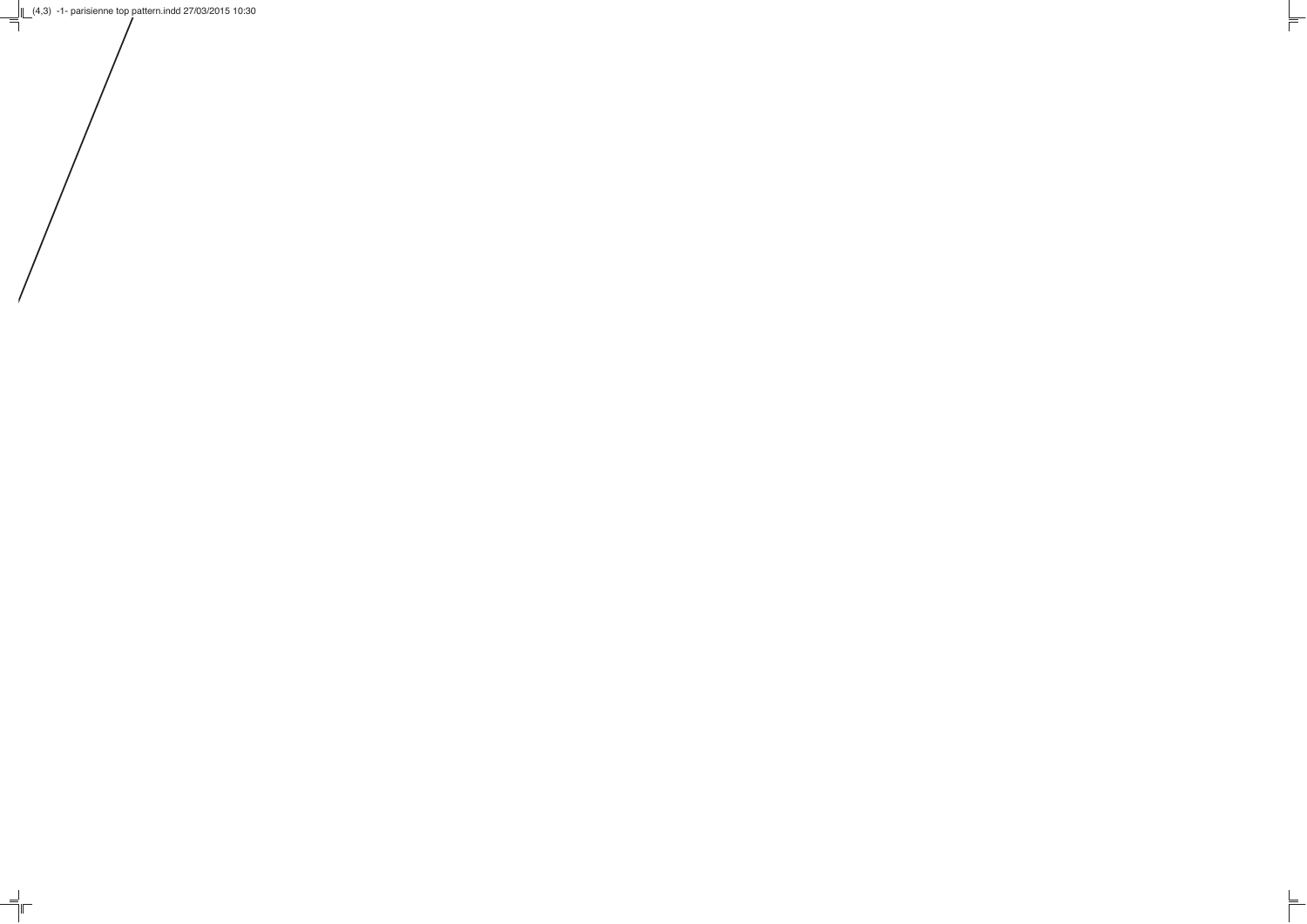$\overline{=}$  (1,4) -1- parisienne top pattern.indd 27/03/2015 10:30

 $\overline{\mathcal{L}}$ 

 $\frac{\Delta \mathbf{r}}{\Delta \mathbf{r}} = \frac{1}{\Delta \mathbf{r}} \frac{\Delta \mathbf{r}}{\Delta \mathbf{r}}$ 

 $\frac{\underline{\underline{L}}}{\underline{\underline{L}}}\underline{\underline{L}}$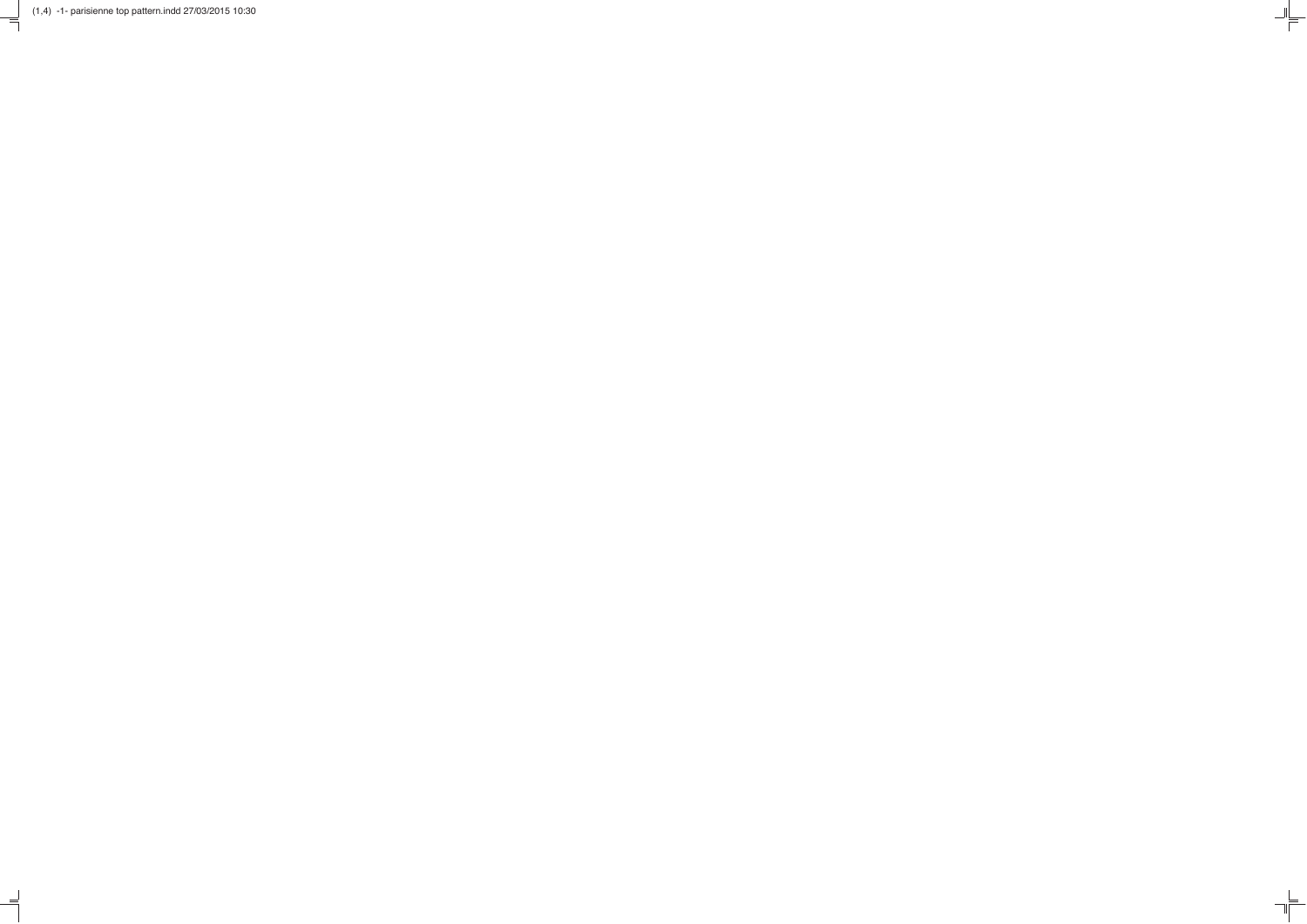## Cut 1 ion folded fabric

### **Copyright Sew Different www.sewdifferent.co.uk**

While this pattern an<mark>d tutorial are</mark> free and the originator is happy for them to be distributed and used by third parties, they must ALWAYS be linked and accredited to the website www.sewdifferent.co.uk and never pasted into an independent website without permission.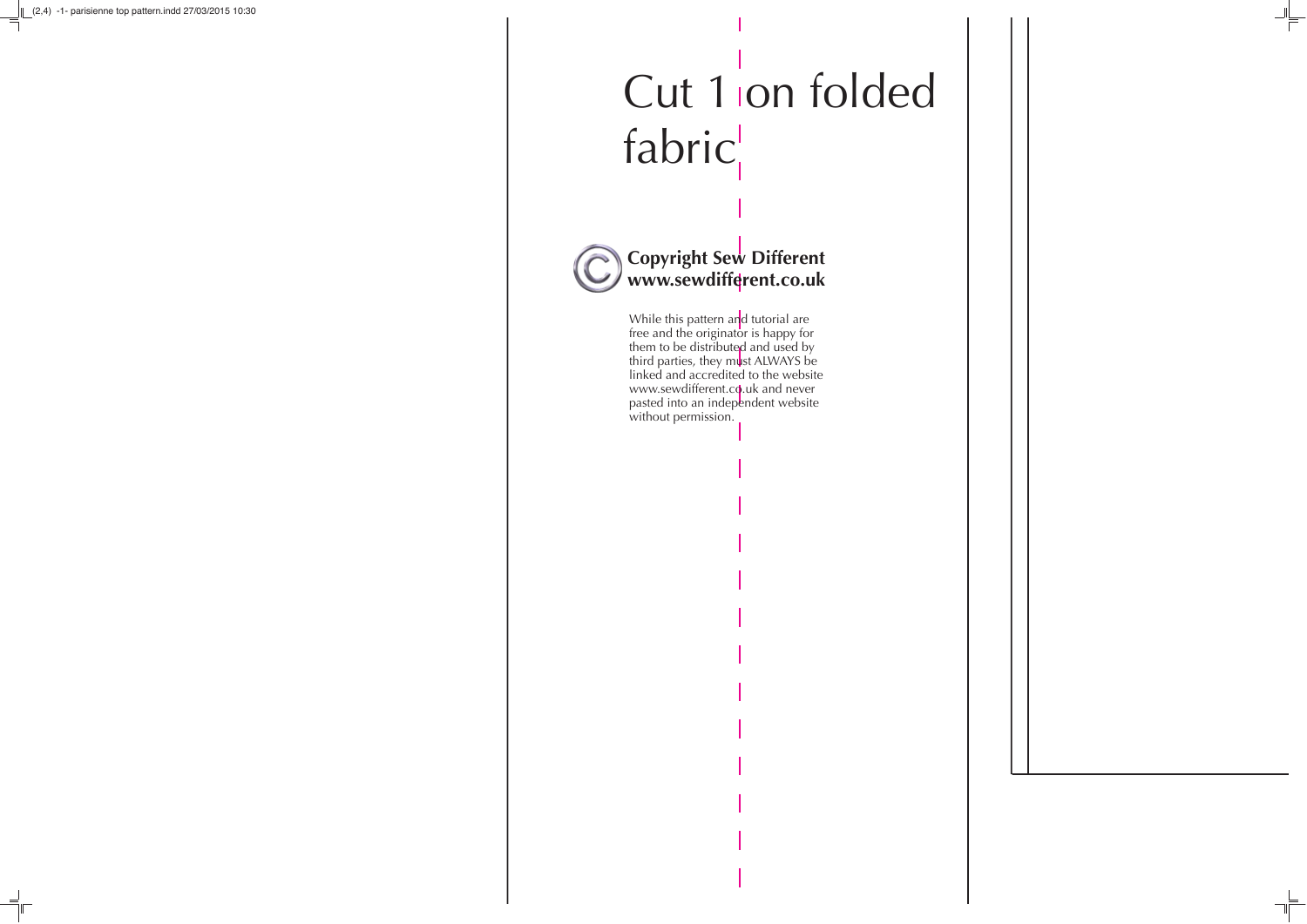$\frac{1}{\sqrt{3}}$  (3,4) -1- parisienne top pattern.indd 27/03/2015 10:30

ᅫ

٦ı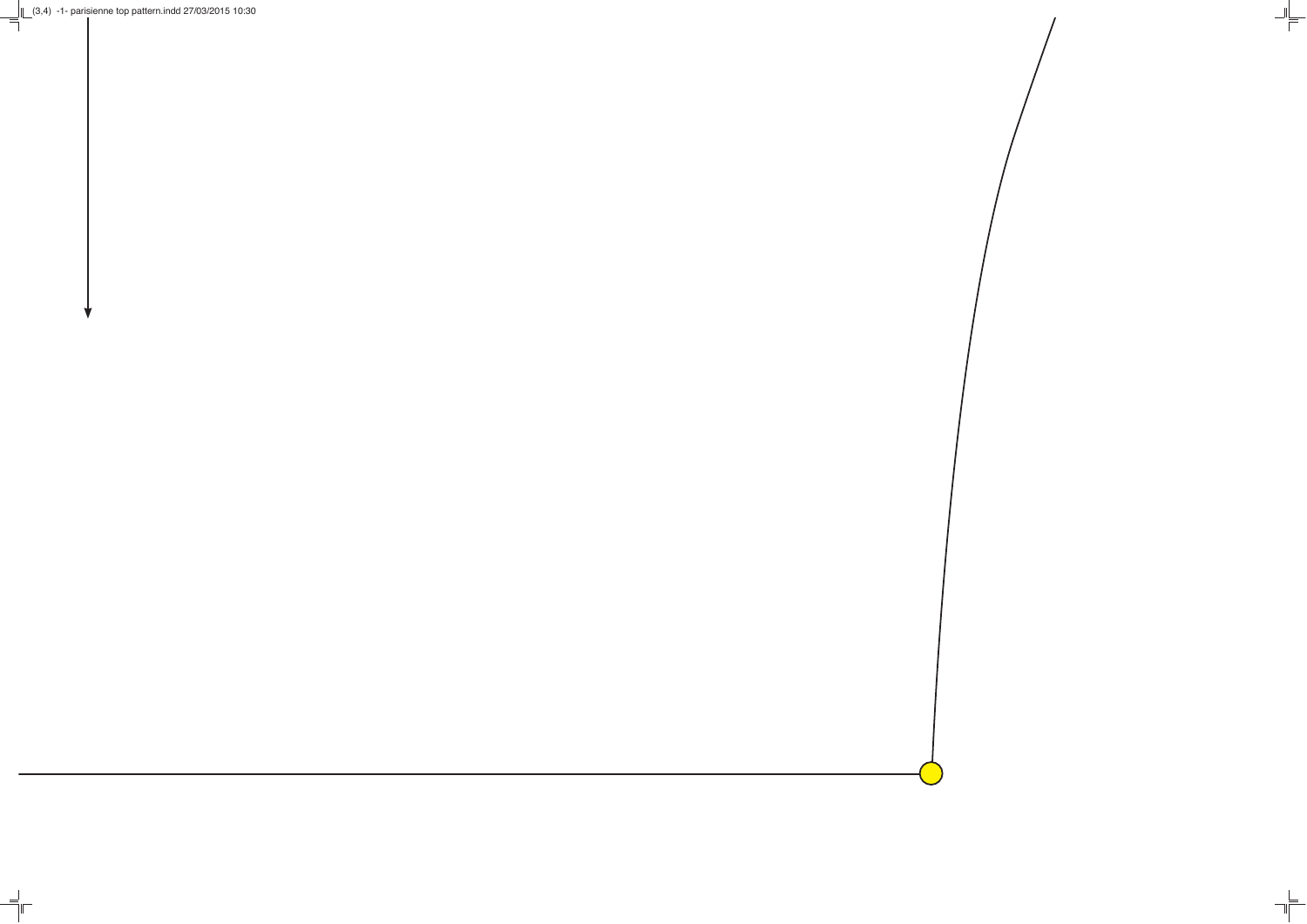$\frac{1}{\sqrt{1-\frac{1}{\sqrt{1-\frac{1}{\sqrt{1-\frac{1}{\sqrt{1-\frac{1}{\sqrt{1-\frac{1}{\sqrt{1-\frac{1}{\sqrt{1-\frac{1}{\sqrt{1-\frac{1}{\sqrt{1-\frac{1}{\sqrt{1-\frac{1}{\sqrt{1-\frac{1}{\sqrt{1-\frac{1}{\sqrt{1-\frac{1}{\sqrt{1-\frac{1}{\sqrt{1-\frac{1}{\sqrt{1-\frac{1}{\sqrt{1-\frac{1}{\sqrt{1-\frac{1}{\sqrt{1-\frac{1}{\sqrt{1-\frac{1}{\sqrt{1-\frac{1}{\sqrt{1-\frac{1}{\sqrt{1-\frac{1}{\sqrt{1-\frac{1$ 

 $\frac{-1}{\sqrt{2}}$ 

 $\frac{1}{\Gamma}$ 

 $\frac{L}{\sqrt{2}}$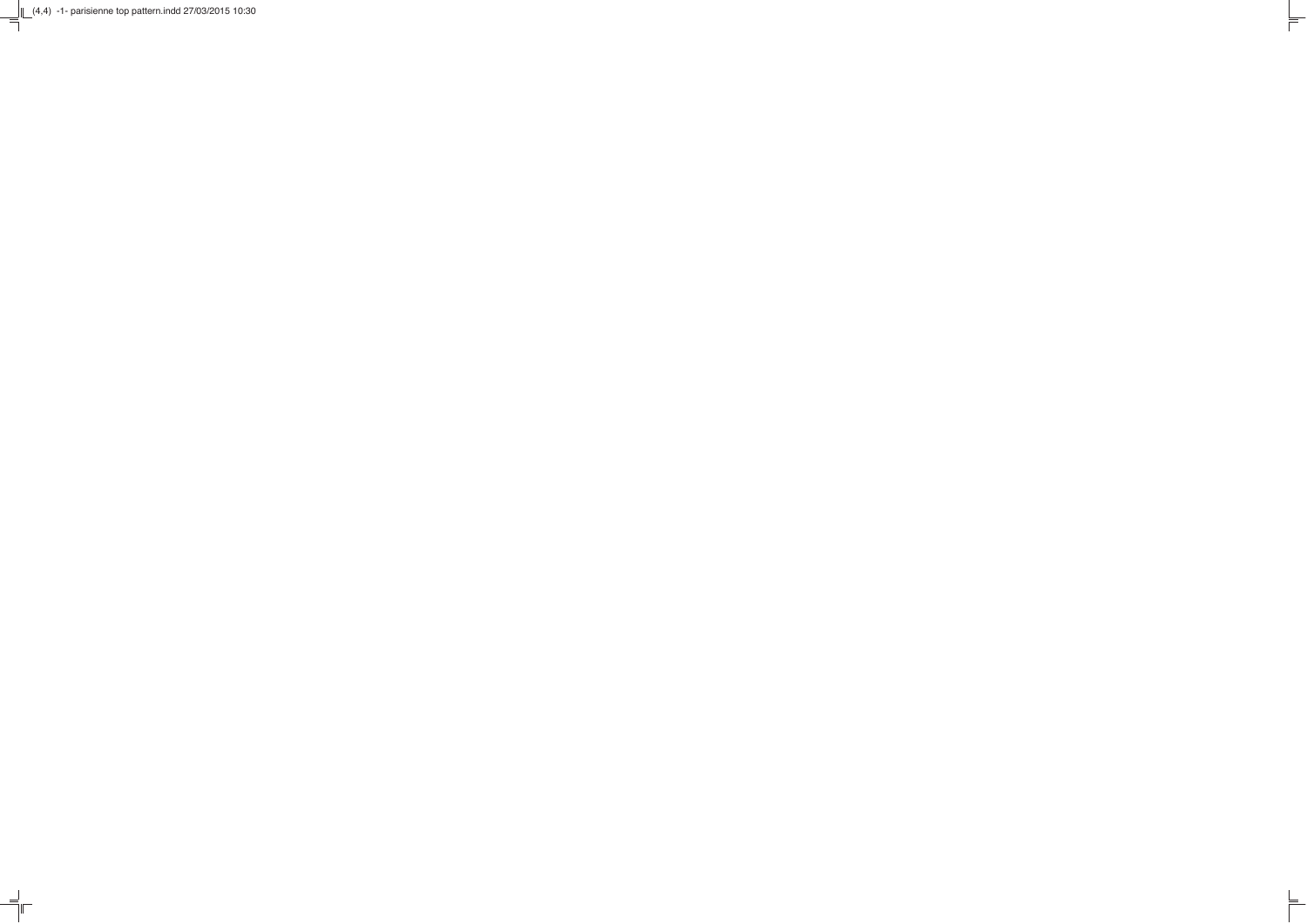$\frac{\Delta \mathbf{r}}{\Delta \mathbf{r}} = \frac{1}{\Delta \mathbf{r}} \frac{\Delta \mathbf{r}}{\Delta \mathbf{r}}$ 

 $\exists \mathbb{F}$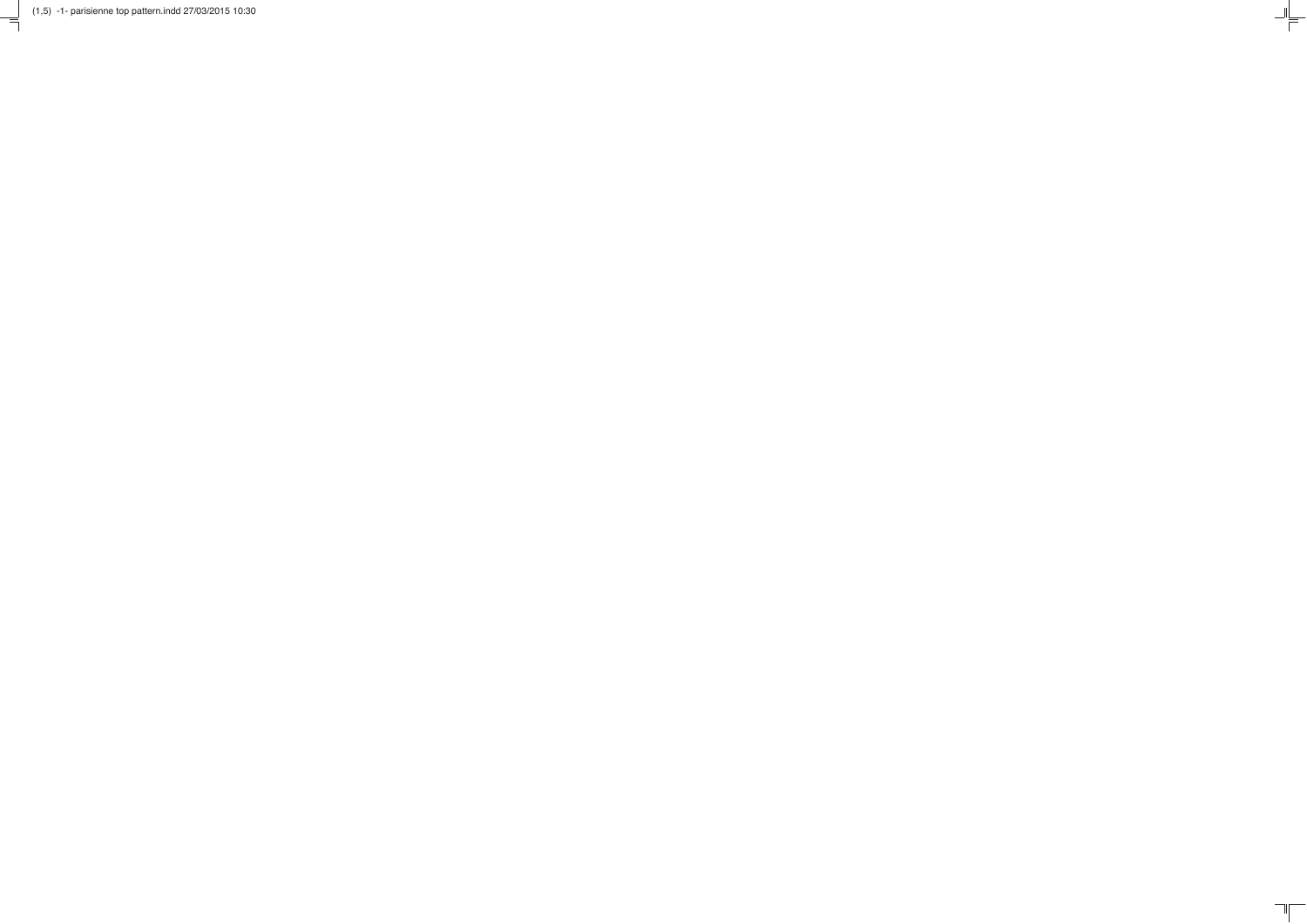

ᆙ

٦I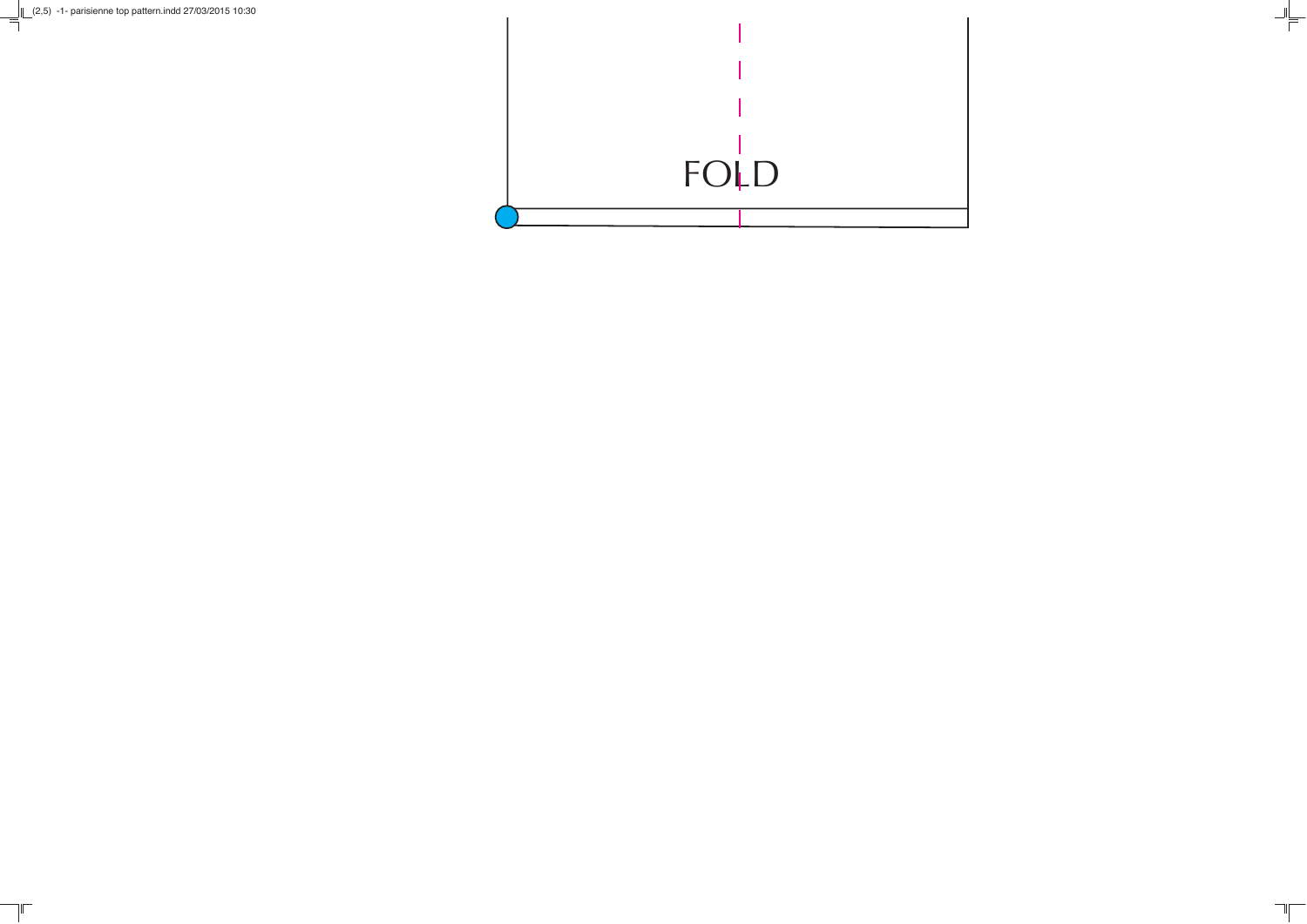$\frac{1}{\sqrt{1-\frac{1}{\sqrt{1-\frac{1}{\sqrt{1-\frac{1}{\sqrt{1-\frac{1}{\sqrt{1-\frac{1}{\sqrt{1-\frac{1}{\sqrt{1-\frac{1}{\sqrt{1-\frac{1}{\sqrt{1-\frac{1}{\sqrt{1-\frac{1}{\sqrt{1-\frac{1}{\sqrt{1-\frac{1}{\sqrt{1-\frac{1}{\sqrt{1-\frac{1}{\sqrt{1-\frac{1}{\sqrt{1-\frac{1}{\sqrt{1-\frac{1}{\sqrt{1-\frac{1}{\sqrt{1-\frac{1}{\sqrt{1-\frac{1}{\sqrt{1-\frac{1}{\sqrt{1-\frac{1}{\sqrt{1-\frac{1}{\sqrt{1-\frac{1$ 

 $\overline{\phantom{a}}$ 

 $\frac{\Delta \mathbf{r}}{\mathbf{r}^2}$ 

 $\neg$